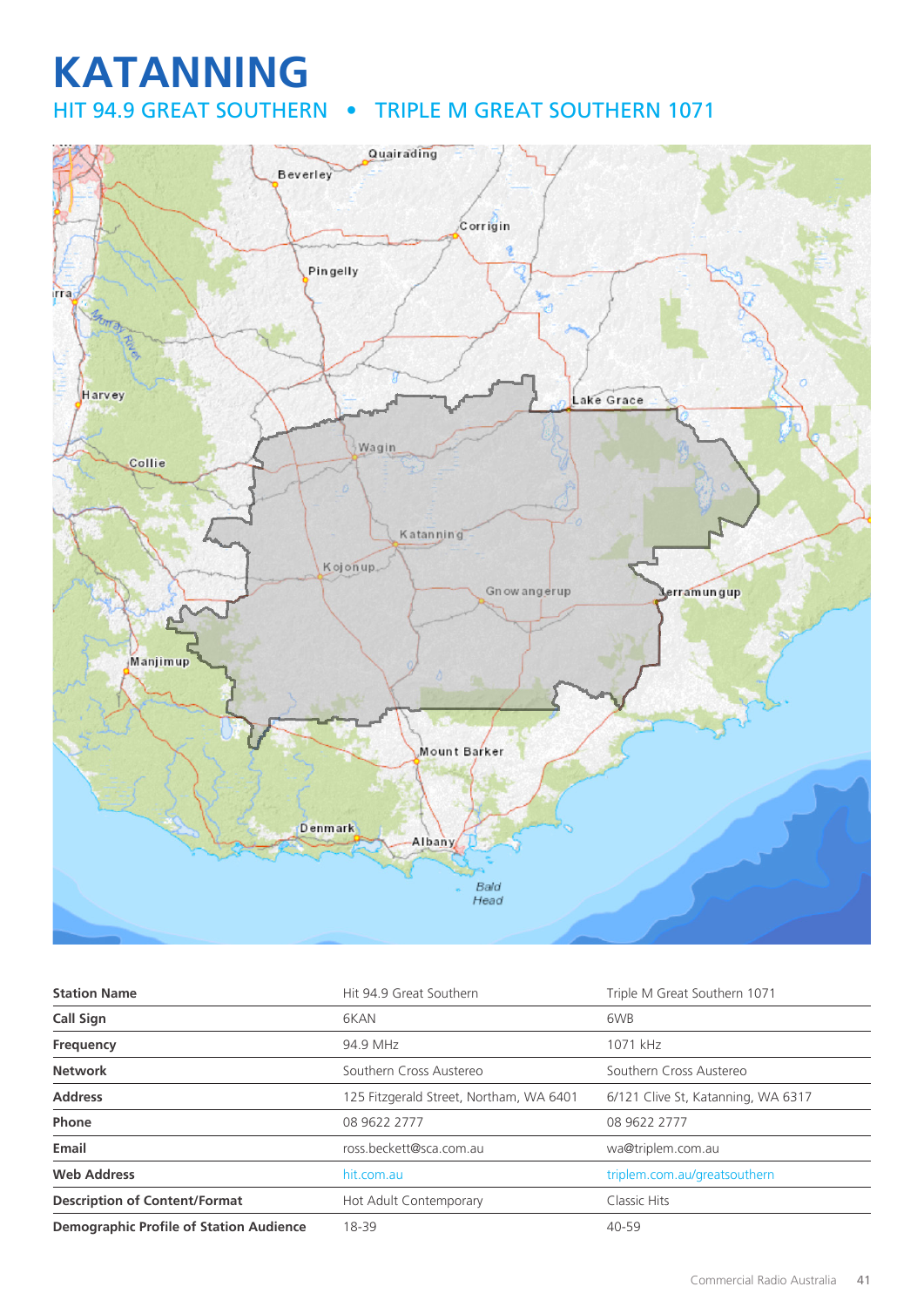# **KATANNING**

Katanning is situated on the Great Southern Highway, 295 kilometres southeast of Perth. The majestic Stirling Ranges and associated National Park, known for its rugged terrain and fabulous wildflowers, are located just 80 kilometres south of the town.

Katanning is a thriving agricultural township in the heart of the Great Southern region. Buyers from around Australia are attracted to the area for the large sheep stock sales.

In comparison to the 2011 census, the population within the radio licence area of Katanning has decreased by 0.93% to 20,422. The birthplace for 79% of the population was Oceania including Australian, New Zealander, Indigenous and Islander persons.

3,028 people (15%) were attending an educational institution in 2016, with 63% of these in infants or primary, 27% attending a secondary educational institution, 6% attending TAFE and 3% attending university or another tertiary institution. 6,017 people already have a tertiary qualification; 28% have a degree and 72% have a certificate, diploma or another tertiary qualification.

Stability within the property market is reflected in the ownership of homes. Of the total dwellings (7,346) in Katanning, 44% are owned outright and 26% are mortgaged. Private rental properties represent 21% of total dwellings.

21% of the total households in Katanning have a household income range between \$21,000 – \$41,999pa, 25% between \$42,000 – \$77,999pa and 12% between \$78,000 – \$103,999pa.

#### **AGRICULTURE**

Katanning is an important manufacturing centre and home to large agricultural machinery manufacturers and an abattoir. This thriving agricultural township in the heart of the Great Southern region hosts large stock sales, especially sheep.

Wheat and wool dominate the farming around Katanning. The farms in the region support over 3.7 million sheep and lambs.

The countryside around Katanning is renowned for its high quality grain. Over 777 thousand tonnes of wheat for grain, 588 thousand tonnes of barley for grain and 1.5 million tonnes of cereals for grain were produced.

The state's leading cattle studs are located around Katanning. There are over 33 thousand beef cattle in the area.

#### EMPLOYMENT

The majority (63%) of the labour force of 10,191 is employed full time. Katanning is an important manufacturing centre with some of the state's largest agricultural machinery manufacturers based in the district. There are also brickworks, stock feed manufacturers, bulk grain silo manufacturers, superphosphate works and an abattoir which provide employment in the area. The main industries of employment are:

- Agriculture Forestry and Fishing;
- Education and Training/Health Care and Social Assistance; and
- Wholesale Trade/Retail Trade/Accommodation and Food Services.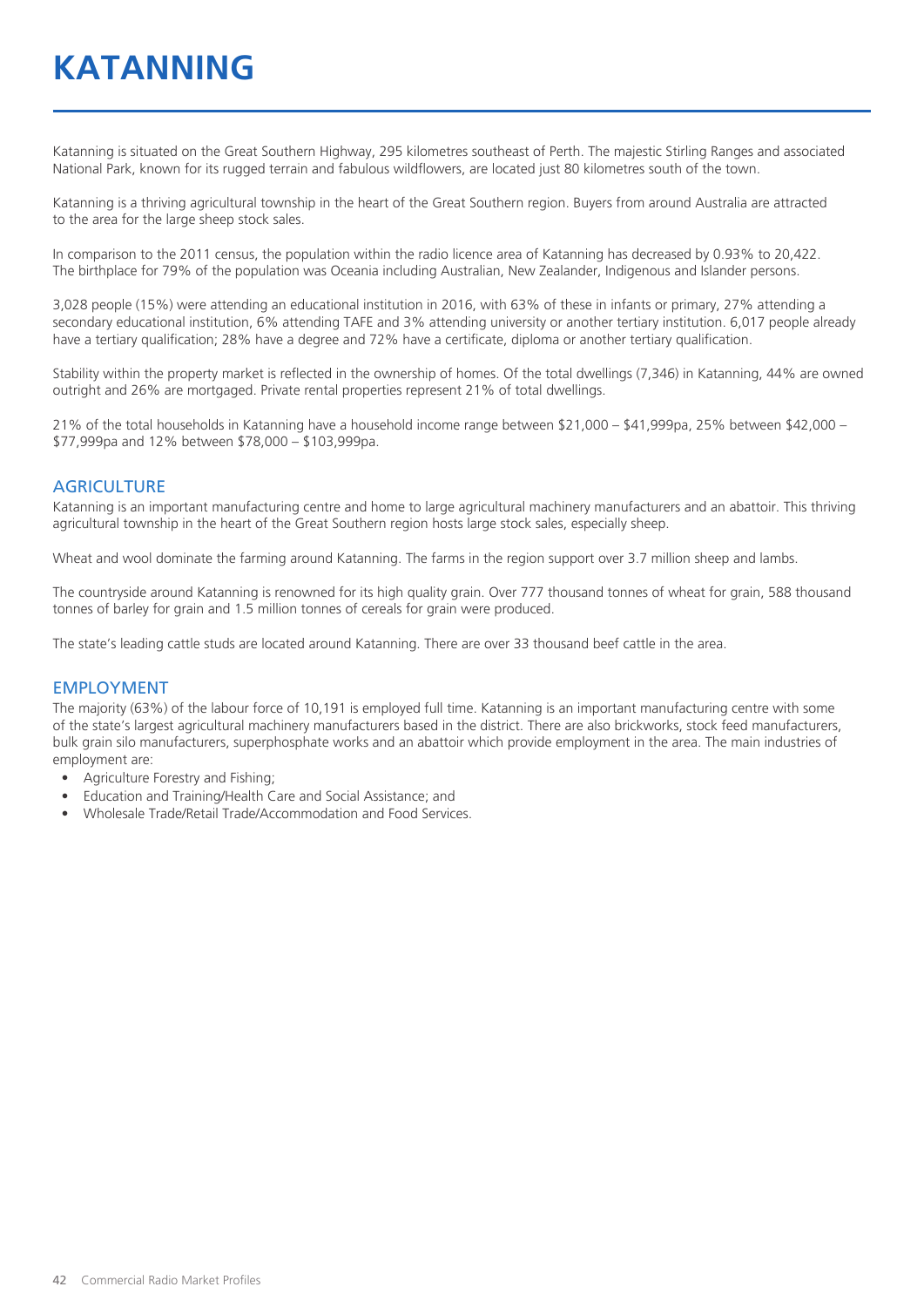# **KATANNING**

## AGE COHORTS

| Age                          | Male   | Female | Total    | <b>Market</b><br>population |
|------------------------------|--------|--------|----------|-----------------------------|
| $10 + \gamma$ ears           | 9,103  | 8,254  | 17,357   | 84.99%                      |
| 0-9 years                    | 1,556  | 1,509  | 3,065    | 15.01%                      |
| 10-17 years                  | 796    | 732    | 1,528    | 7.48%                       |
| 18-24 years                  | 608    | 469    | 1,077    | 5.27%                       |
| $25-39$ years                | 1,798  | 1,815  | 3,613    | 17.69%                      |
| 40-54 years                  | 2,275  | 2,048  | 4,323    | 21.17%                      |
| 55-64 years                  | 1,772  | 1,520  | 3,292    | 16.12%                      |
| 65-74 years                  | 1,237  | 1,058  | 2,295    | 11.24%                      |
| 75+ years                    | 617    | 612    | 1,229    | 6.02%                       |
| Total 2011 population        | 10,693 | 9,920  | 20,613   |                             |
| <b>Total 2016 population</b> | 10,659 | 9,763  | 20,422   | 100%                        |
| % change 2011-2016           |        |        | $-0.93%$ |                             |

#### LABOUR FORCE

| <b>Employment classification</b> | <b>Total</b> | Labour force |
|----------------------------------|--------------|--------------|
| Full-time employed               | 6,369        | 62.5%        |
| Part-time employed               | 2,755        | 27.03%       |
| Not stated employed              | 668          | 6.55%        |
| Unemployed                       | 399          | 3.92%        |
| <b>Total labour force</b>        | 10.191       | 100%         |

## HOUSEHOLD INCOME

| Income range (pa)       | Total | Occupied<br>dwellings |
|-------------------------|-------|-----------------------|
| $$0 - $7,749$           | 121   | 1.65%                 |
| $$7,750 - $20,999$      | 348   | 4.74%                 |
| $$21,000 - $41,999$     | 1,509 | 20.54%                |
| $$42,000 - $77,999$     | 1,868 | 25.42%                |
| $$78,000 - $103,999$    | 847   | 11.53%                |
| $$104,000 - $129,999$   | 690   | 9.39%                 |
| $$130,000 - $155,999$   | 371   | 5.05%                 |
| $$160,000 - $181,999$   | 212   | 2.89%                 |
| $$182,000 - $207,999$   | 168   | 2.29%                 |
| $$208,000+$             | 313   | 4.26%                 |
| Not stated              | 901   | 12.26%                |
| <b>Total households</b> | 7,348 | 100%                  |

## FAMILY STRUCTURE

| <b>Type of family</b>         | <b>Total</b> | <b>Total families</b> |
|-------------------------------|--------------|-----------------------|
| Couple families - Children    | 2,092        | 39.47%                |
| Couple families - No children | 2,633        | 49.68%                |
| Single parents                | 538          | 10.15%                |
| Other families                | 37           | 0.7%                  |
| <b>Total families</b>         | 5,300        | 100%                  |

## **OCCUPATION**

| <b>Employment classification</b>                                     | Total | <b>Occupations</b> |
|----------------------------------------------------------------------|-------|--------------------|
| Managers/Professionals                                               | 4,472 | 45.58%             |
| Technicians & trade workers/<br>Community & personal service workers | 1,697 | 17.3%              |
| Clerical & administrative workers                                    | 829   | 8.45%              |
| Sales workers                                                        | 487   | 4.96%              |
| Machinery operators & drivers/Labourers                              | 2,190 | 22.32%             |
| Not stated                                                           | 137   | $1.4\%$            |
| <b>Total</b>                                                         | 9,812 | 100%               |

## INDUSTRY

| Industry                                                                                                      | Total | Workforce |
|---------------------------------------------------------------------------------------------------------------|-------|-----------|
| Agriculture, forestry & fishing                                                                               | 4,138 | 42.83%    |
| Mining                                                                                                        | 141   | 1.46%     |
| Manufacturing/Electricity, gas, water &<br>waste services/Construction                                        | 821   | 8.5%      |
| Wholesale trade/Retail trade/<br>Accommodation & food services                                                | 1,217 | 12.6%     |
| Transport, postal & warehousing/<br>Information, media & communications                                       | 377   | 3.9%      |
| Financial & insurance services/<br>Rental hiring & real estate services/<br>Administration & support services | 228   | 2.36%     |
| Professional scientific & technical services                                                                  | 215   | 2.23%     |
| Public administration & safety                                                                                | 507   | 5.25%     |
| Education & training/Health care &<br>social assistance                                                       | 1,363 | 14.11%    |
| Arts & recreation services                                                                                    | 26    | 0.27%     |
| Other services                                                                                                | 269   | 2.78%     |
| Not stated                                                                                                    | 360   | 3.73%     |
| <b>Total</b>                                                                                                  | 9,662 | 100%      |

## ANNUAL HOUSEHOLD EXPENDITURE

| <b>Product or service</b>            | $$000's$ (pa) |
|--------------------------------------|---------------|
| Food & non-alcoholic beverages       | 91,670        |
| Alcoholic beverages                  | 11,904        |
| Clothing & footwear                  | 16,091        |
| Household furnishings & equipment    | 23,341        |
| Furniture & floor covering           | 7,953         |
| Household appliances                 | 6,102         |
| Household services & operation       | 16,524        |
| Medical care & health expenses       | 37,088        |
| Motor vehicle purchase               | 11,595        |
| Motor vehicle running costs          | 53,284        |
| Recreation                           | 68,490        |
| Recreational & educational equipment | 16,083        |
| Holidays                             | 30,525        |
| Personal care                        | 11,297        |